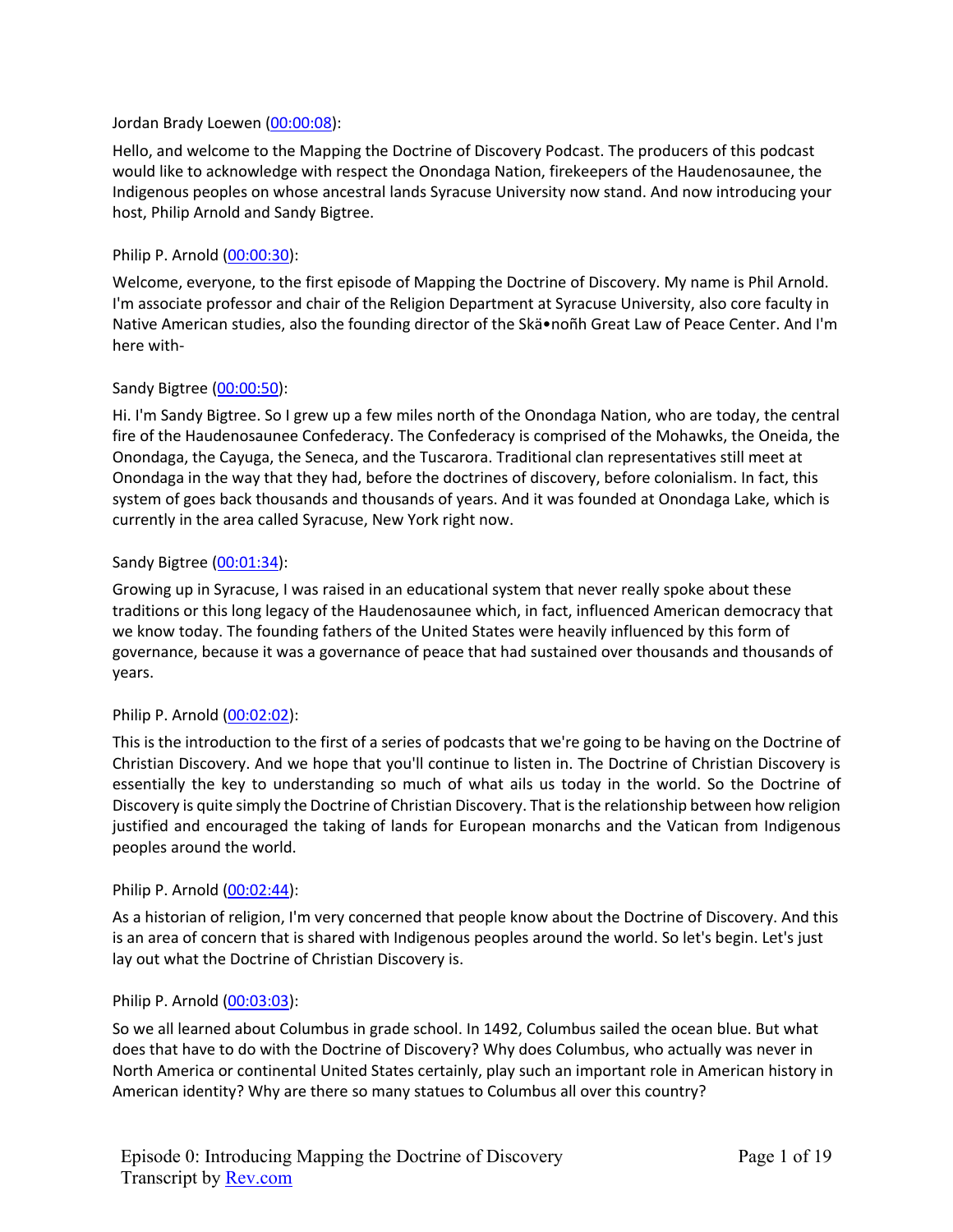# Philip P. Arnold (00:03:32):

There are a lot of important questions, a lot of important issues around an American worldview that have to do with Columbus. So actually before Columbus, before the age of discovery, as we characterize it now in the mid-1400s, there were a series of Papal Bulls, which are actually just letters from the pope to kings and queens and other members of what was then the Christian Church.

### Philip P. Arnold (00:03:58):

And in a succession of popes, these popes gave sanction to Christian monarchs to seize lands, goods and enslaved non-Christian people beginning in West Africa, and then eventually around the world for the purposes of creating an empire Christendom. So it was the combination of monarchs and the pope and the Vatican together would claim lands of Indigenous peoples.

### Philip P. Arnold (00:04:27):

When Columbus set foot on the shore of the Dominican Republic, he came with two flags, one representing the Vatican, the other representing Spain. So those two flags, in a sense, sanctioned the taking of lands, the enslavement of people and all their worldly goods.

### Philip P. Arnold (00:04:48):

So this is essentially the origins of the Doctrine of Discovery when Christianity is used as a weapon against Indigenous people. For example, in 1452, Pope Nicholas V authorizes King Alfonso V of Portugal to a "invade, capture, vanquish, and subdue all Saracens and pagans to reduce their persons to perpetual slavery and take away all their possessions and property." So this is an example of Christians assuming the superiority of their own world for the purpose of taking lands and property from others.

#### Philip P. Arnold (00:05:32):

From 1493, May 4th, 1493, in other words, six weeks after Columbus's return to Spain, Pope Alexander VI, this infamous Borgia pope calls for barbarous nations to be subjugated and brought to the Catholic faith and Christian religion "for the purposes of propagation for the Christian empire or Christendom."

#### Philip P. Arnold (00:05:56):

So this was designed, the age of discovery, was designed to enrich the Catholic Church to fight and to subdue all non-Christians and enemies of Christ. So it's 15th century appearance, the Doctrine of Discovery, it really doesn't become a doctrine until the US Supreme Court issues a decision in 1823. It's called Johnson v. M'Intosh. And its chief justice, John Marshall, who writes the unanimous opinion that outlines the Doctrine of Discovery as foundational to US property law.

#### Philip P. Arnold (00:06:34):

That is to say that the Doctrine of Discovery is after the Supreme Court decision understood to be foundational. When Christians enter the lands of non-Christian people, those lands are automatically deeded to the sponsoring nation state. And this is a fundamental importance for us in religion, because at the time, US governmental institutions were deeply suspicious of anything Catholic. This was a Protestant nation. This was a Protestant nation building exercise that they were involved with.

Philip P. Arnold (00:07:14):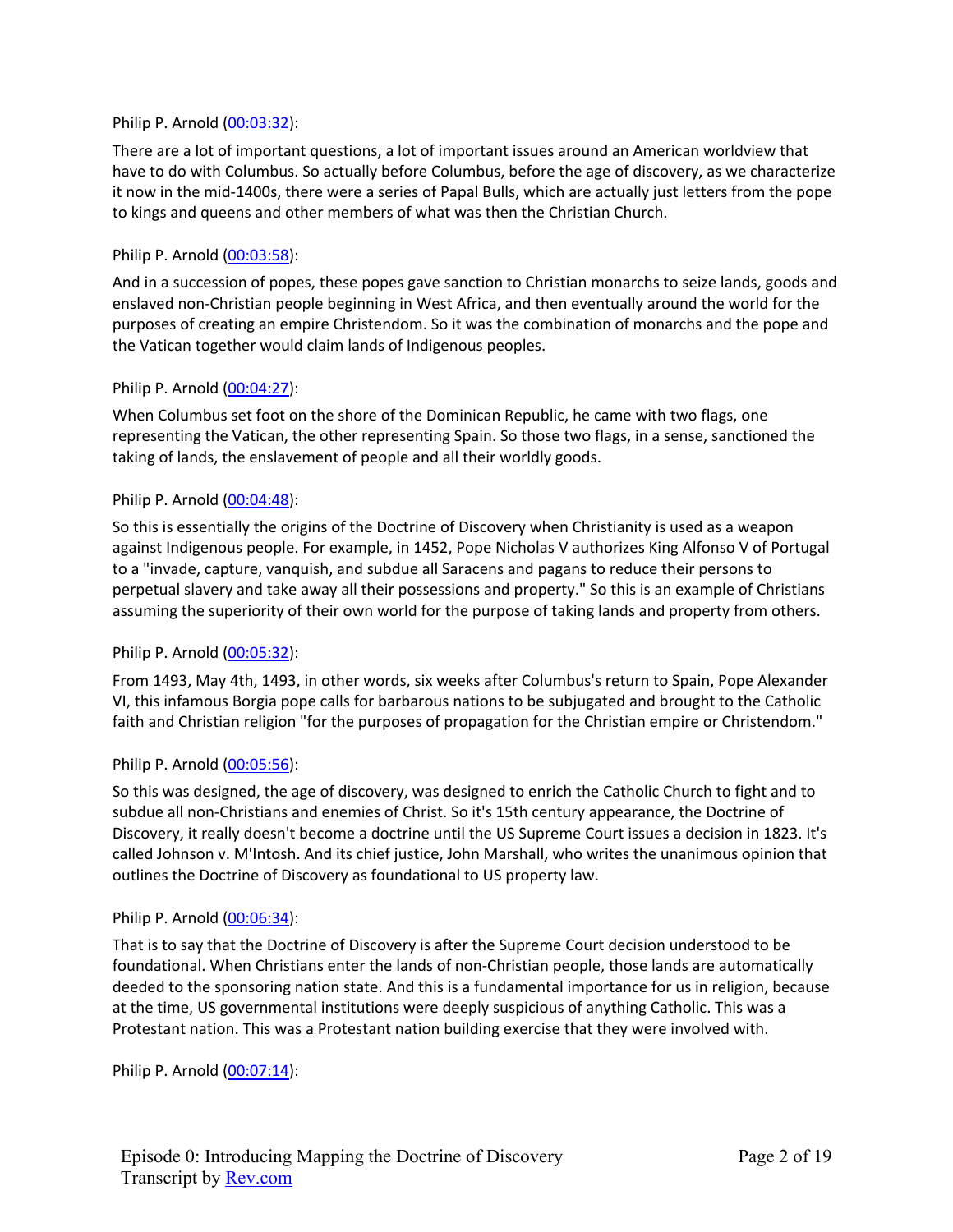And any kind of hint of allegiance to a pope or to a supreme king or queen or aristocracy was considered anathema to the US system. But nevertheless, around the issue of land and free title to land, this Protestant nation and the Catholic pronouncements of the pope of the 15th century came together in this US Supreme Court decision. So this Catholic principle of discovery morphed into a Protestant nation building exercise.

# Philip P. Arnold (00:07:52):

In 2005, there was another US Supreme Court decision. Fast forward to 2005 in Oneida Nation v. Sherrill, the court at that time included Supreme Court Justice Ruth Bader Ginsburg. And she's the one who writes the court's opinion. It was a eight to one decision. She writes the court's opinion that shoots down the Oneida Nation's claim to lands that were stolen, and the Oneida Nation is trying to regain lands that were stolen historically by the state of New York in opposition to a treaty that was written between the Haudenosaunee and George Washington in 1779.

# Philip P. Arnold (00:08:36):

And that first citation of that decision in 2005 says under it cites the Doctrine of Discovery. And under the Doctrine of Discovery, according to this quote, under the Doctrine of Discovery fee titled to the lands occupied by Indians when the colonists arrived became vested in the sovereign. First, the discovering European nation and later the original states and then the United States. So in other words, the Doctrine of Discovery is still seen as a vital principle of law and property law in the United States. All right.

# Philip P. Arnold (00:09:13):

So land claims, the land claims that have been issued since that time, are null and void. So there is no remedy according to this for the return of lands illegally taken either the United States or whomever else around the world because of the Doctrine of Discovery. And so what I'm trying to indicate here is that the Doctrine of Discovery, the Doctrine of Christian Discovery, is still operative and is still a cause for important conversations that are going on among Indigenous peoples around the world.

# Philip P. Arnold (00:09:47):

So this sounds really big. It sounds enormous, maybe a little depressing. But I have found, in teaching the Doctrine of Discovery over 30 years, that students learning about this, the origins of missionization, conquest, and colonialism, and this kind of... So the Doctrine of Discovery becomes a kind of grand universal theory or a theology of oppression and world domination that students at least can understand and appreciate its origins and what it has done. And then, what we can maybe do about it.

# Philip P. Arnold (00:10:21):

The Doctrine of Discovery has morphed into other kinds of world domination including destructive capitalism, endless warfare on the emphasis on warfare. We have very little investment in peace in the United States. But the Haudenosaunee among others are completely oriented around a message of peace that has unified them. And it's that message of peace for the Haudenosaunee that influenced the founding fathers. We'll get into that in future podcasts.

# Philip P. Arnold (00:10:53):

So the Doctrine of Christian Discovery, since the time of Columbus in the America certainly, unleashed a destructive worldview upon non-Christian peoples. Their bodies, lands possessions were all used for the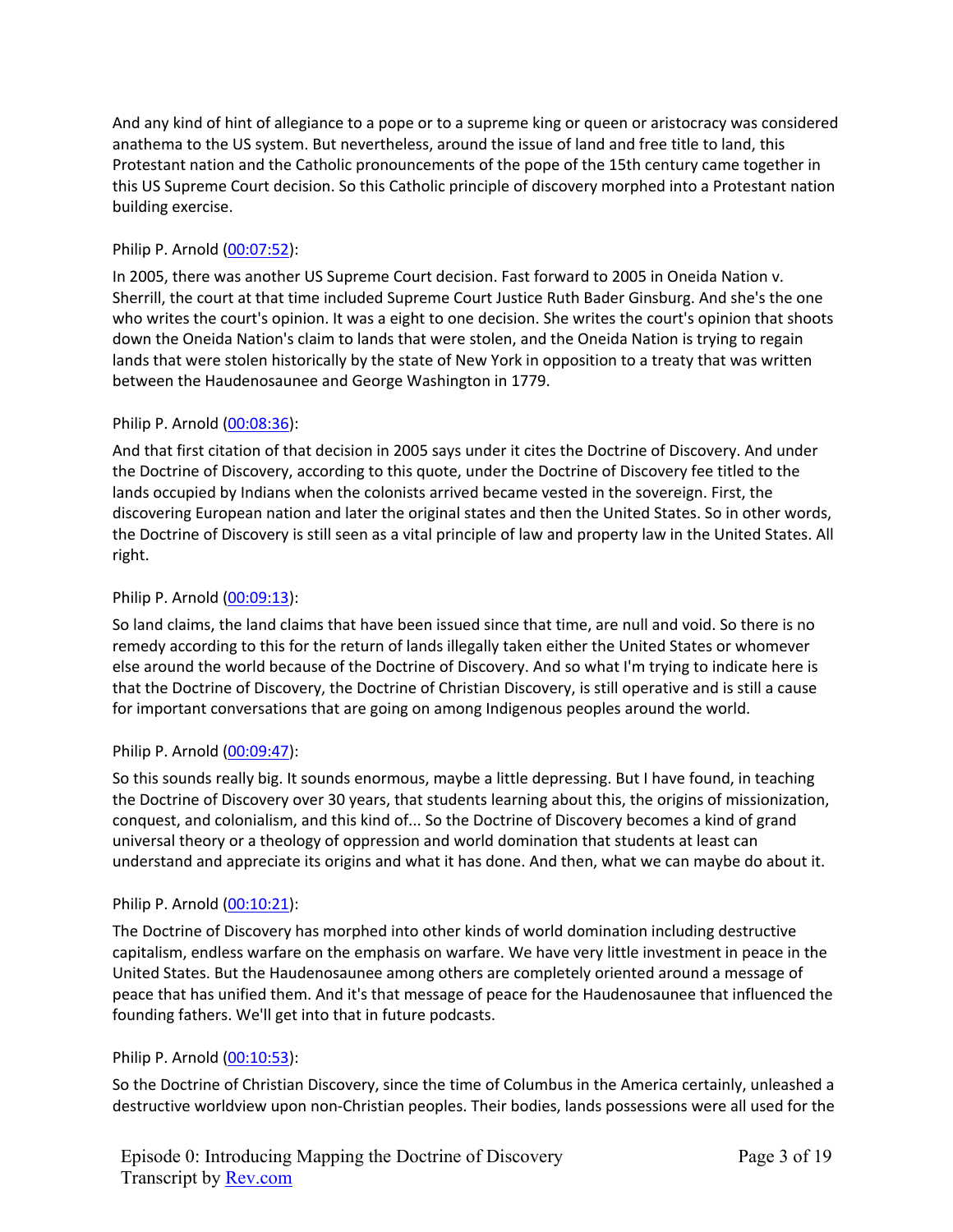purposes of Christendom. That is the empire of Christianity. The Doctrine of Christian Discovery, therefore, is the foundation of genocide against Indigenous peoples, also environmental destruction, devaluing women in particular.

# Philip P. Arnold (00:11:28):

It's also the origins of the trans-Atlantic slave trade, chattel slavery, and the destruction of Mother Earth. It's not just a law or a legal principle as is used today. But it has to do with the cosmology and an engine of civilization or a civilizing force. But what we want to really get into are the religious dimensions today of the Doctrine of Discovery and why it's so invasive into Indigenous communities and peoples.

# Philip P. Arnold (00:12:02):

So the Doctrine of Discovery is essential for understanding the role that religion plays in today's society. The Doctrine of Discovery is a unifying theme. The religious roots of the Doctrine of Discovery helps explain the taking of Indigenous lands throughout the Americas and other places around the world. And today, the seizure of commodities, of resources on Indigenous lands by multinational corporations. So there are a whole host of things that the Doctrine of Discovery helps us to understand and unpack.

# Sandy Bigtree (00:12:47):

The Doctrine of Discovery justified the conversion of native people. When they came into Haudenosaunee territory, specifically Onondaga, they arrived with a deed to 600 square miles of land, right in the heart of Onondaga Nation territory. This is sacred land. It's a sacred lake where thousands of years ago, a peacemaker came and provided the instructions on how separate Indian Nations could unite under this law of peace, these principles of peace.

# Sandy Bigtree (00:13:26):

That great law of peace existed for thousands of years. It was effective. And it was a different way of orienting to what was perceived as a creator or a God, a Christian God, was outside of this earth. But our creator is embedded in every facet of life and all the beings of life that sustain our lives. We are part of this regenerative of force of creation.

# Sandy Bigtree (00:13:57):

When the Jesuits arrived here, they immediately renamed us and gave children the names of saints or Christian biblical names and destroyed our matrilineal clan system. And the church reorganized our families into patriarchal families with the father at the helm. And then, they assigned us a familial second name, a surname.

# Sandy Bigtree (00:14:24):

So right from the beginning they arrived, the churches were built. We had to attend those churches. We were prohibited from performing our ceremonies. And our very identity and names were changed into a Christian identity. So it was immediate when the church moved in here. It was immediate. And it just reorganized our entire societal structure.

# Philip P. Arnold (00:14:51):

That was the activity largely of the Jesuits initially coming from Canada and acting on behalf of the Vatican and also France simultaneously. The Doctrine of Discovery has those two pillars. It's when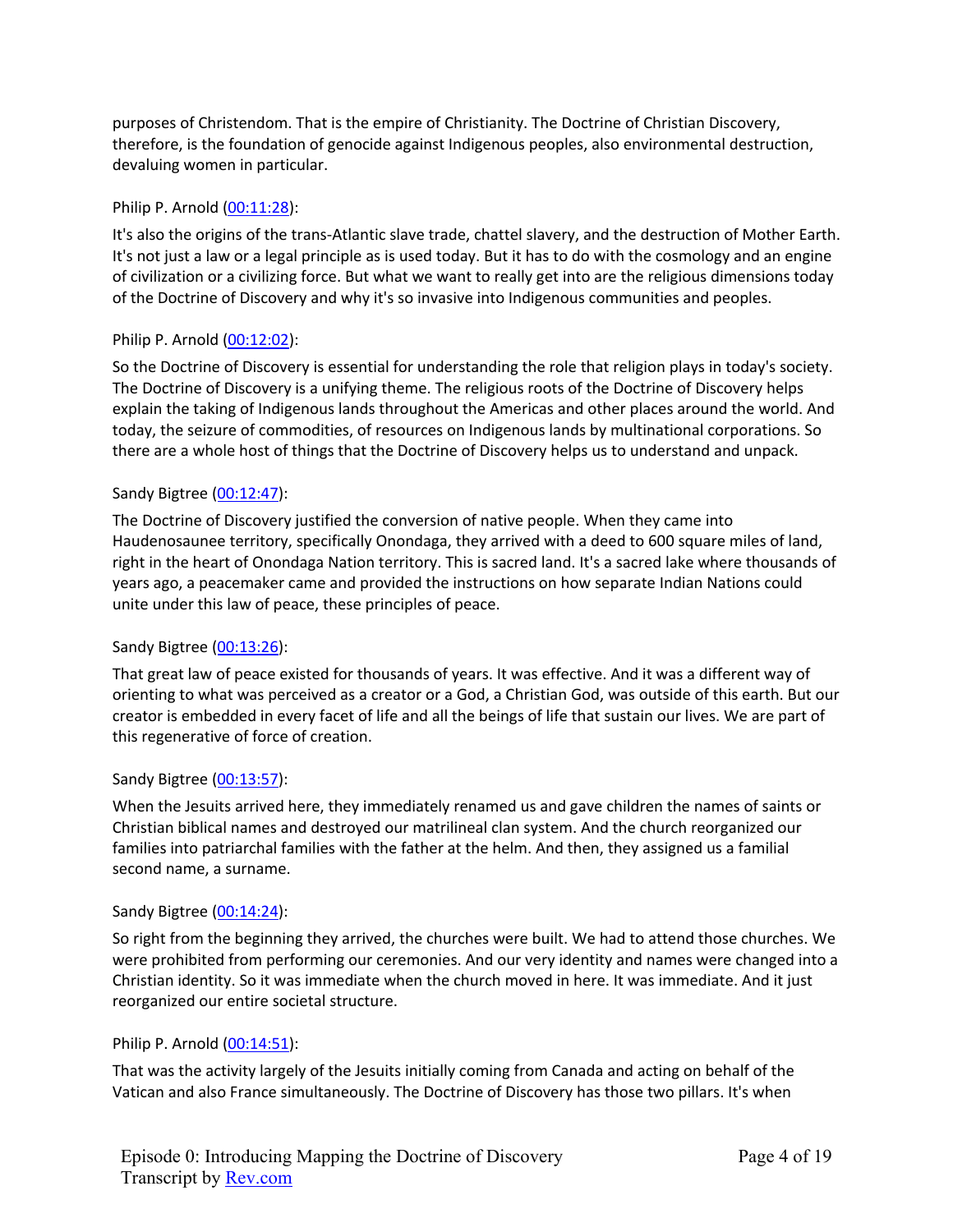Christians enter the lands of non-Christian people. The lands and all their property, and their very bodies of non-Christians are automatically deeded to the sponsoring nation and to be committed to the service of furthering and extending the church or Christendom, the empire of Christ.

# Philip P. Arnold (00:15:32):

These were the motivations behind the Jesuits actions in Onondaga Nation territory. But that's not unique around the world. When Columbus landed in the Caribbean, he placed a flag for Spain and across for the church. So those two elements of the Doctrine of Discovery, the state and the church, acting together was sanctioning this land taking, many would say land theft, of Indigenous peoples.

# Philip P. Arnold (00:16:08):

What they encountered for the most part were people interested in what they had to say at least initially. But when more was found out about these early discoverers, they realized that they weren't there just to visit to have an exchange. But they were there to conquer and dominate. And this has been the legacy, the legacy of the Doctrine of Discovery and how it has impacted us continue to impact us today.

# Philip P. Arnold (00:16:36):

Now it was in 1823 that the US Supreme Court, under Johnson… or sorry, under John Marshall, that they decided the Johnson v. M'Intosh decision in which the Doctrine of Discovery was essentially moved from this Catholic principle of land-taking, conquest, and domination into a Protestant state-building context, so this Catholic idea moved into a Protestant nation-building context.

# Philip P. Arnold (00:17:09):

What is interesting and important is that, at the time, Protestants and Catholics literally hated one another. They were killing one another. But on this issue of Christians appropriating everything that non-Christians had, they agreed on that principle. So after it becomes this principle of law of property, then this becomes literally the law of the land in US property law. Every law student during their studies is introduced to the Doctrine of Discovery.

# Sandy Bigtree (00:17:50):

And the shift was made again into our culture. We talk about the game of lacrosse and how the very creator twins in our myths created this earth. They were opposing forces. And that was absolutely necessary to create the energy that created the night sky in the day sky or created roses with thorns on the stems. It was an interactive force. And it just said the twins played lacrosse.

# Sandy Bigtree (00:18:23):

When the Jesuits came, they even took the game. Well, I have to be clear. We call it dehontsigwaehs, which means they bump hips. And when the Jesuits came, they renamed it to lacrosse because they said the stick resembled the Bishop's crosier. So they put it the very game of our creation story. They Christianized it and made it a Christian story.

# Sandy Bigtree (00:18:49):

And so doing that, it wasn't so much an interactive game that created this life force. It was a battle where good conquered evil. And so, that's what was taught back to the native children who had their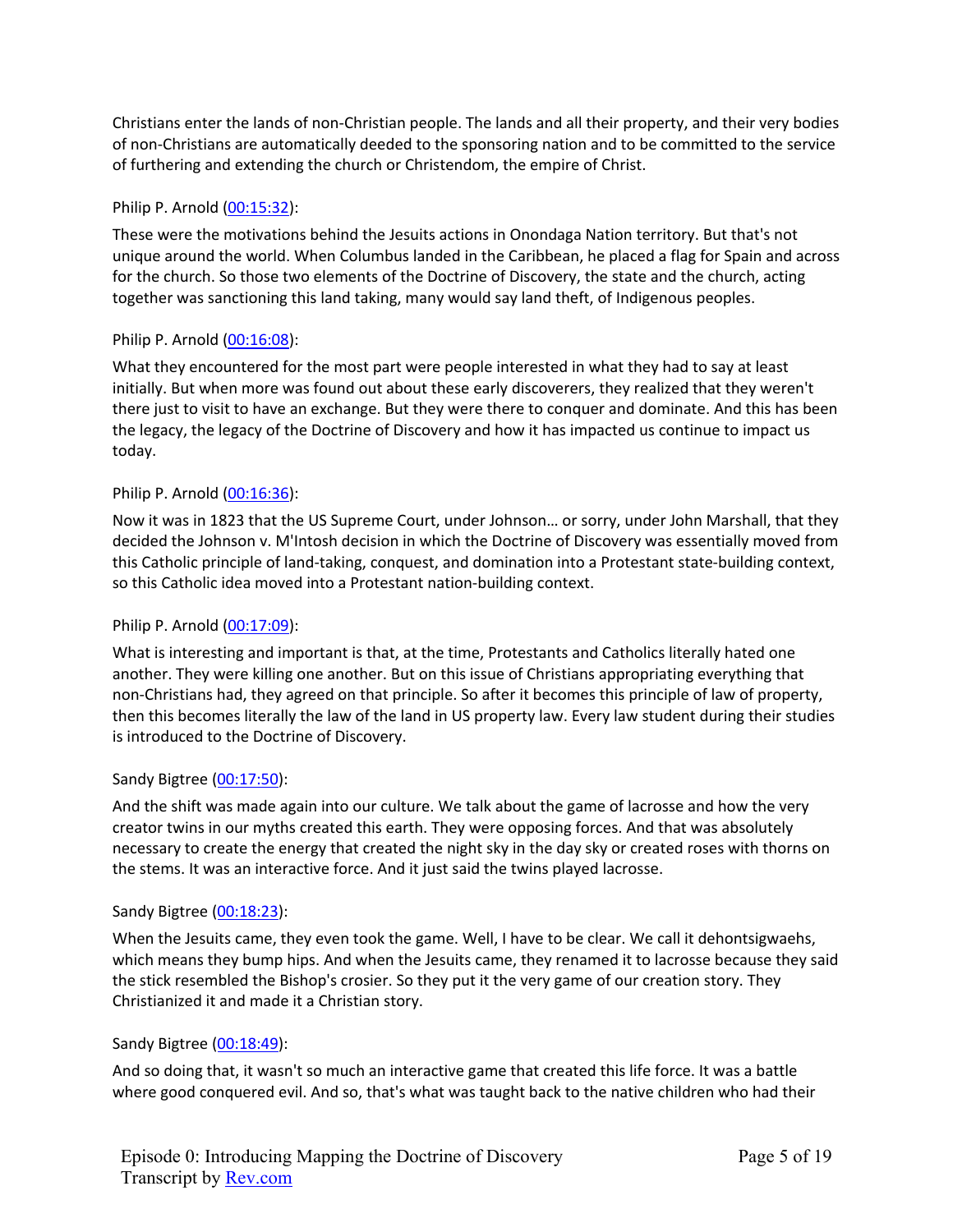culture stripped from them, the boarding schools. They were taught this game that is close to their hearts and their very identity and relationship with this earth that it became this Christian context of warfare where good conquered evil.

# Sandy Bigtree (00:19:22):

And in so doing that, you had to determine what was evil. And it was the non-Christians who were you evil. And Christians became the good powerful force. And they were justified in destroying everything in their wake to Christianize it.

# Philip P. Arnold (00:19:43):

Another thing that the Doctrine of Discovery helps clarify is the motivational forces behind the age of discovery of conquest, of manifest destiny. There is a theology of conquest that helps us understand the early contact right up until the present.

### Philip P. Arnold (00:20:02):

In the 15th century, the church and the monarchs and Christians of the time were convinced that the second coming of Christ was at hand and that people in the world had to ready themselves, ready the land, ready the place for the second coming.

### Philip P. Arnold (00:20:24):

Now, the second coming is what defines American Christianity from early contact to the present as well. So you who can write the history of Christianity around this apocalypticism or millennialism. But just so in the 15th century, these explorers were motivated to leave their homes and conquer the world in the name of Christ.

# Philip P. Arnold (00:20:52):

This was a motivating factor. Remember that the crusades happen about 400, 500 years earlier. And that is motivated by the retaking of the Holy Land from the Muslims, from the Saracens. And essentially that too can be seen as an apocalyptic move, as a millennial move. So the urgency of this task is what is driving these explorers partly in terms of their theology.

#### Philip P. Arnold (00:21:26):

Well, in the 15th century, likewise, so the emphasis of Christianity from the 15th century, certainly until the present has been the urgency of dealing with the end of all things, the end of time. The end of time is the promise of Christianity that Christ will return, and the earth will return to the garden of Eden, that all Christians will be gathered together. And it's this promise of Revelation in the New Testament that has driven religious intensity in the America's and is also the religious intensity behind missionization, between conquest and domination.

#### Philip P. Arnold (00:22:10):

Today, we have, in the United States and around the world, Christian fundamentalism, fundamentalisms of all type, which have also this urgency, the drive to the end. What Sandy is saying is that Indigenous peoples emphasize creation, the beginning, the regeneration of the world, where Christianity in this form has emphasized consistently the urgency of the end and preparing ourselves for it.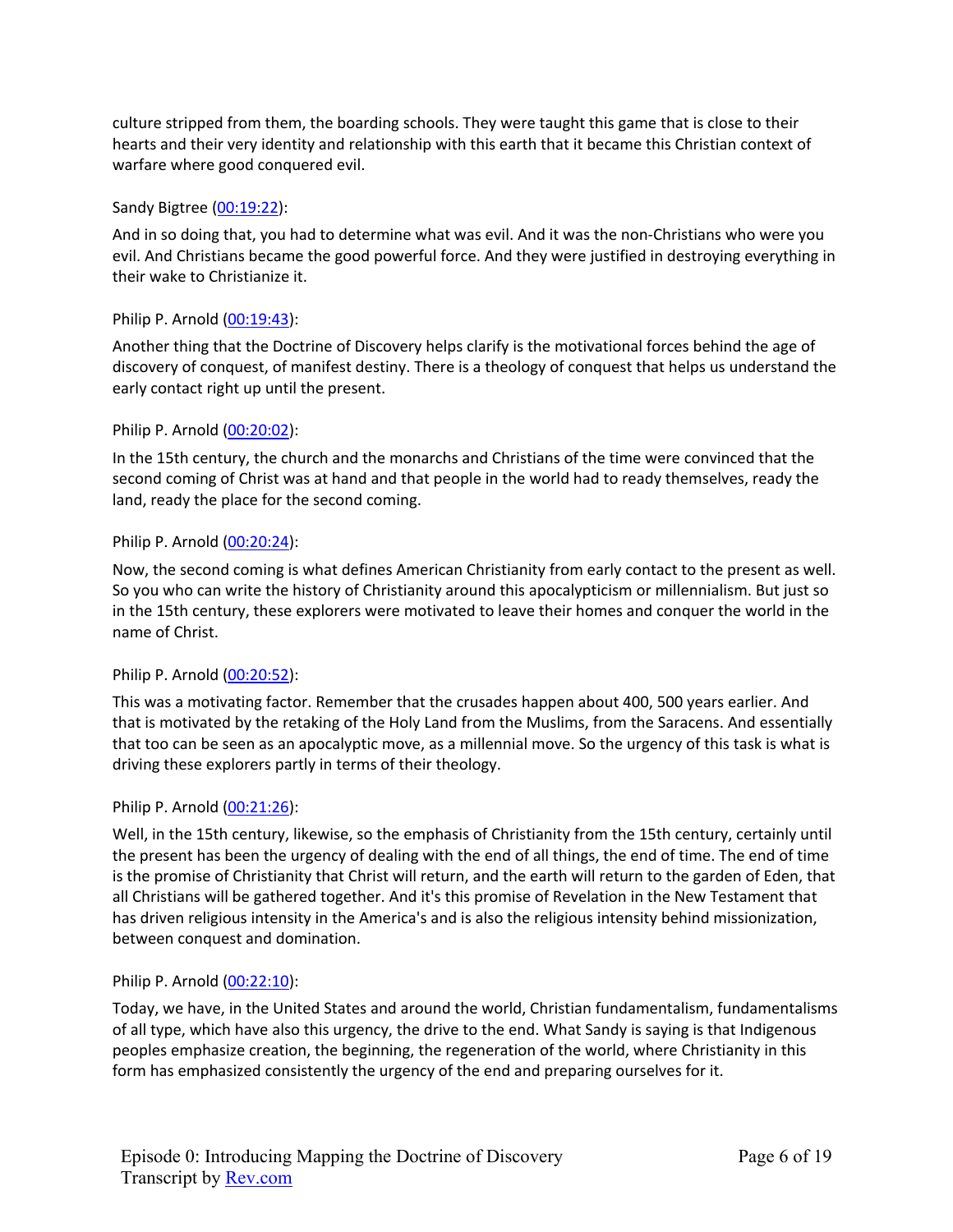### Philip P. Arnold (00:22:39):

So this is what we refer to as the theology of conquest and the deep cultural factors in our society today that are driving us towards the end have their root in the Doctrine of Discovery. And even though it has been traumatic for so many people around the world, it's been traumatic for Indigenous peoples around the world, it's what motivated the assimilationist movement in the 20th century, where various Christian denominations were setting up Indian boarding schools around the world but particularly here in the United States and Canada.

### Philip P. Arnold (00:23:21):

Those were all organized and managed by Christian denominations. And the thinking was that in order save the lives and souls of these non-Christian people, these Indigenous people, they had to be subjected to the trials and tribulations of what it meant to be Christian.

### Philip P. Arnold (00:23:45):

Today, the horror of those places is being revealed through unearthing these unmarked children's graves, for example, where it's up to something like 8,000 children's graves, mostly in Canada, but also in places like Carlisle and other places in the United States.

### Philip P. Arnold (00:24:07):

So the drive for assimilation, missionization is always an ongoing kind of phenomenon. So we have to look at the deeper impulses of the Doctrine of Discovery and how it's driving us today.

### Philip P. Arnold (00:24:21):

Now, of course, legal scholars are interested in the Doctrine of Discovery environmentalists as well, because this also helps explain why the drive to use up the earth, why to not treat it as a limited resource, or as our mother, as native people refer to it, or as Turtle Island, as a living being. So how the Doctrine of Discovery then gets wedded to resource extraction and other economic activities is important for environmentalists as well.

#### Sandy Bigtree (00:24:54):

Well, part of the theology of a Christian also is to attain these great treasures in the afterlife, and they carry it into this life as well. I mean, the doctrines were written. The earlier one was first in West Africa, where there was a lot of gold that was excavated.

#### Sandy Bigtree (00:25:11):

And then Columbus's first letter back to Spain mentioned the gold that he discovered in the Americas. And that's when the Papal Bull was written. So it's the acquisition of great wealth and entitlement the Christians feel they have coming to them. So you have to get all the native people under control. So you can get at their resources and obtain this great wealth and empowerment.

#### Sandy Bigtree (00:25:39):

And it's always about attaining salvation or attaining wealth or attaining power. It's just the antithesis to an Indigenous sensibility of the earth sustaining us. And our power is living in balance with the earth. So really butts heads. We have uncoding the doctrines of discovery, the codes of domination. The rest begins to unfold.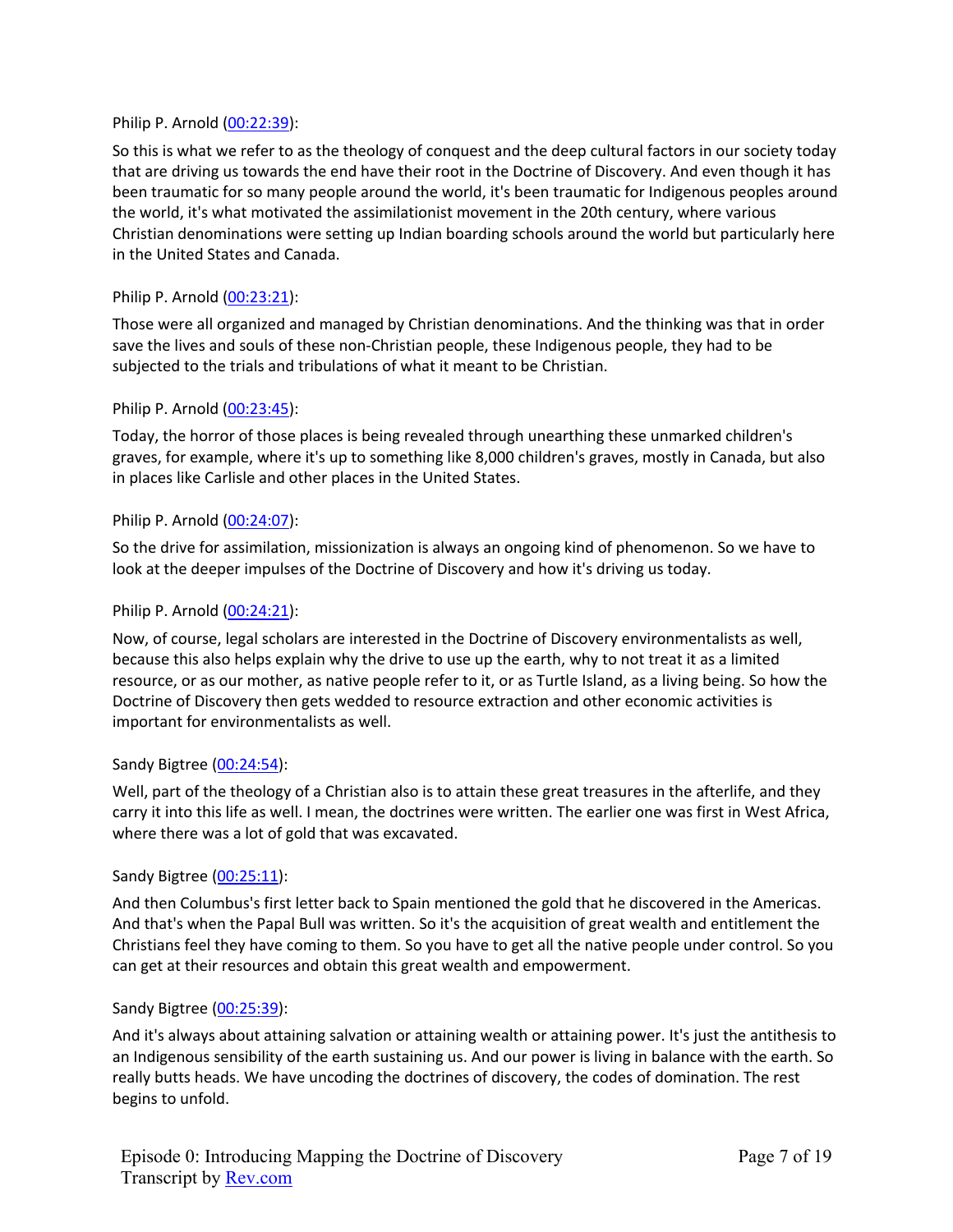Philip P. Arnold (00:26:05):

Yes. What we're talking about is competing value systems. Now, I'm not suggesting that all Christians hold this theology of domination, not by a long shot because there have been many Christian denominations, something like 350 denominations, have repudiated the Doctrine of Discovery since 2009.

Philip P. Arnold (00:26:28):

But think about what the consequences of that are. Think about how this shifts a theological framing of what Christianity means for those different denominations. How do they have to transform themselves to something else so that we can actually live in a multi-religious society? We've never really done that before, frankly.

### Sandy Bigtree (00:26:55):

But that's really problematic when your religion is built on the hierarchy of a God that sits above you and judges you and bestows goodness upon you.

Philip P. Arnold (00:27:06):

Exactly.

# Sandy Bigtree (00:27:06):

It's completely different. So even though many people are feeling remorse and coming on board to resend the Doctrines of Discovery, it's the system that has created them of a hierarchical way of thinking.

#### Philip P. Arnold (00:27:21):

Right. And so in dialogue with Indigenous peoples and other peoples of color that have been subjected to these systems of domination, that will help clarify these theological dimensions so that we can push and move towards a different way of thinking about the place of religion in our lives.

#### Philip P. Arnold (00:27:44):

So, we think that this is a fundamental issue from top to bottom. It helps explain white supremacy in the United States. It helps explain manifest destiny, the idea that we're somehow given this continent by God, to be sanctified and to create the perfect society. There are lots of things. But at the center of all of this is the religious dimension. And I think we need to focus on that as well as focusing on the environmental, the legal and other dimensions of the Doctrine of Discovery.

### Sandy Bigtree (00:28:24):

Well, a certain cause for discussion with all these different categories. But again, as, Oren Lyons has often said, they do not acknowledge a category of religion. And as Sid Hill always says, peace cannot be obtained until you're in proper relationship with the natural world.

#### Sandy Bigtree (00:28:43):

So these categories or compartmentalizing the way you're thinking about things, have to stretch our concept of what does it mean to be a human being, living in proper relationship with this natural world.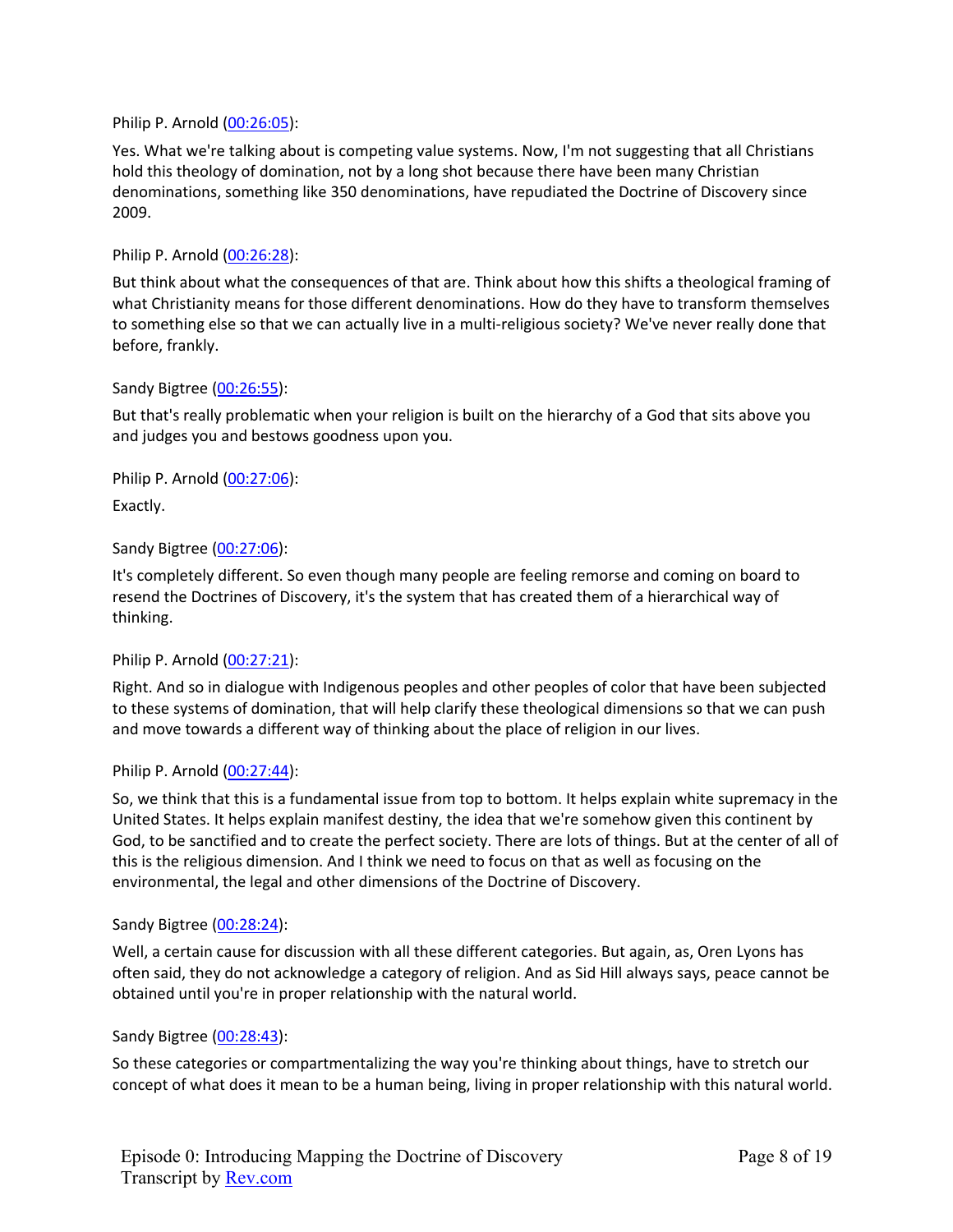So it's going to be a process. It's going to be a long process. But we have to begin these difficult discussions.

# Philip P. Arnold (00:29:07):

One of the features of the Doctrine of Discovery and this term comes from the academic study of religion is this notion of deus otiosus. It's a phrase that means God the obscured, God the abstract, God that is outside of the world. And this is something that Sandy had just mentioned.

# Philip P. Arnold (00:29:30):

The Christian God is not in the world. The sacred is not in the world. There are places of power for Christians. There's the Holy Land. Those are places of a manifestation of the sacred in physical form manifestation like Jesus Christ in the world. But that sacred reality has been removed, is outside the world, is transfigured and transcendent.

# Philip P. Arnold (00:30:01):

For Indigenous peoples, most of the time, all of the time, specifically the Haudenosaunee, the sacred is embedded in the world, in the natural world. And so it's the duty of human beings to create a society that can live in balance with the natural world upon which human beings depend.

# Philip P. Arnold (00:30:26):

For example, when there the statement water is life, and this is almost a universal Indigenous framework, when they say water is life, they're actually meaning that we have to follow water, we have to let water govern our choices in our society. We have to listen to the water. And so, elaborate ceremonies are established, so one can do just that. This would be considered heretical to many Christians and certainly the Christians of the 15th century, this was considered evil. So those contrasting notions of divinity, I think, are most stark and at odds with one another.

# Sandy Bigtree (00:31:13):

There are some languages, Indigenous languages, where the word love has at its root, the word for water. And again reflecting on we cannot know peace unless we're in proper relationship with the natural world, constantly reiterating what our clan name is, our responsibilities to the clan animal we're named after, or we're involved with in some way. It's constant reiteration that we are in one place with this natural world. That's how a good mind is established.

# Sandy Bigtree (00:31:48):

When we have ceremonies, we don't pray. It's an act of gratitude. We don't ask for anything. We give thanks. We dance to relive the moments that sky woman created the soil on the back of turtle. She did it with a dance of gratitude. And the soil grew. So when we have ceremonies, we dance in that same counterclockwise direction. And we're thinking about that. We're thinking of the soil in perpetuating this life and this regeneration that we can be part of when we begin to understand our real relationship on this earth.

# Philip P. Arnold (00:32:30):

So you can think about the consequences of those different theological frameworks, right? I'll call it theology for the moment. It's kind of a stretch to call this Haudenosaunee value system theology. But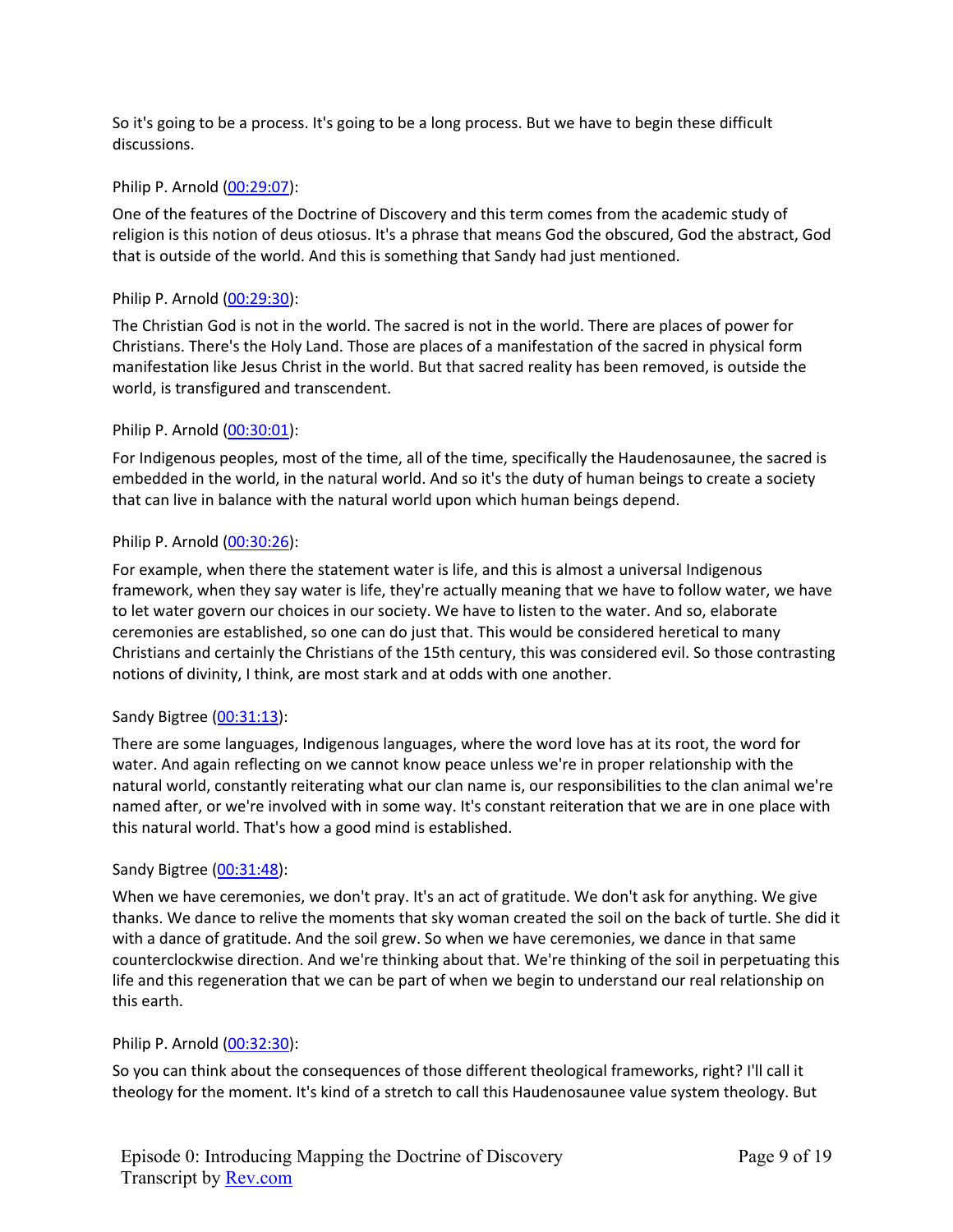they are working out of a sense of what is sacred in the world. And that has to do with creation and regeneration.

# Philip P. Arnold (00:32:50):

Economic development, for example, has the form of making sure that it's always renewable, always regenerative, always regenerating itself. But in the case of deus otiosus, when God is transcendent and above, then there is a kind of natural hierarchy that's established in order to reach the deity above. And in millennialism, economic development takes the form of using up the world, adding now today at a kind of alarming pace.

# Philip P. Arnold (00:33:25):

And so, I think that's why people are right now during the time of climate change, they're taking very seriously these Indigenous values and trying to listen to these deeper understandings of how to live in balance with the natural world. But this will have an effect on the way we tend to think about religion and not just the economics of it but the deeper abiding relationships that we have to the world around us.

# Sandy Bigtree (00:33:54):

You talk about environmentalists today are trying to reflect in this different relationship. And I often hear them state their stewards of the land. They want to become better stewards of the land. Well, Haudenosaunee do not view themselves as being stewards of the land. It's more in effect the land as a steward of us as human beings. So we have to unpack even our language. It's going to take some time. But we are fundamentally colonized in our brains from the English language and just every facet of life, what controls everything.

# Philip P. Arnold (00:34:32):

It is a big job. It's a big job. But it's so full of possibilities too. I mean, when I teach the Doctrine of Discovery to my students and I do so in every one of my classes, it does help. I mean, initially, you might be just kind of jolted by the sheer magnitude of the violence against the earth or the violence against native people.

# Philip P. Arnold (00:34:59):

But then, it helps us to understand what really ails our society today. What ails our religions today? Growing up in a kind of evangelical Protestant tradition when I was young, I always had this uneasy feeling like, "This is not right. This is not really what I want to be doing."

# Philip P. Arnold (00:35:27):

And it's one of the reasons I got into the academic study of religion is that I knew that there were other alternatives, religious alternatives out there. And people had been thinking about this for generations. And yet being raised in this particular tradition at a young age, 12, 13 years old pressured into making a decision, a commitment, I said, "No, thank you," even at that young age. So something unsettling about the lack of tolerance for other paths, other religious paths, I think is now coming to the foreground around the world today.

Sandy Bigtree (00:36:15):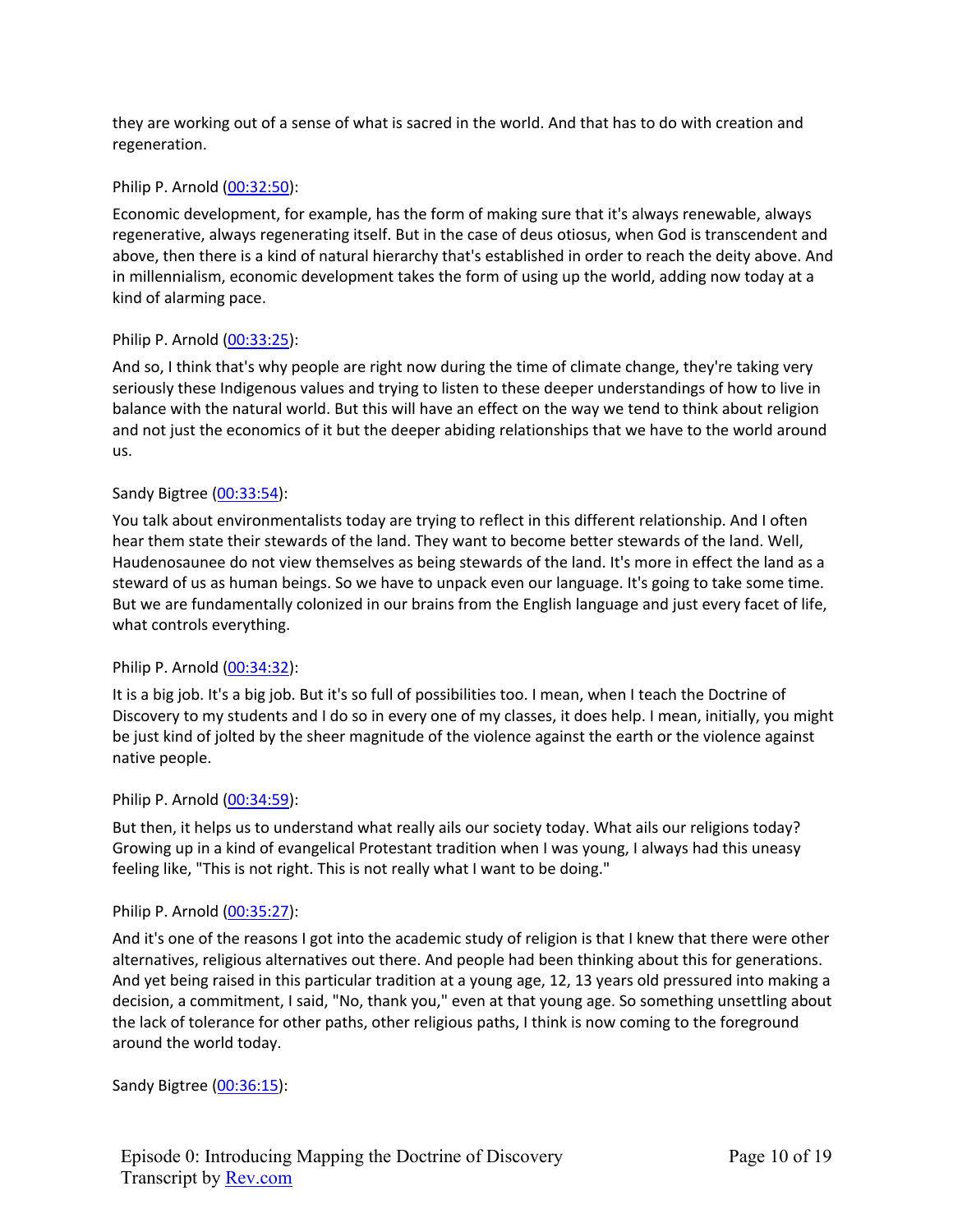Even if you look at the sacrality of food that sustains our bodies and how it's grown in the agricultural practices, the Haudenosaunee even in planting their crops, it was an act of gratitude. Never would they till the earth. They would like plunge a stick and put the seeds down there and build mounds up over the seeds and padding the earth, and they were like three sister gardens that nourished the plants, nourished each other. And in this process of agriculture, top soil was actually created as you're extracting food from these plants. And when the Revolutionary War happened, there were soldiers that were writing these accounts of these spectacular gardens that were two miles wide.

# Sandy Bigtree (00:37:06):

These three sister gardens and the soil was the deepest they'd ever seen. Yet, they were instructed by George Washington to burn all the crops because they were trying to wipe the Haudenosaunee off their own land. So pass another century and these children are now forced to go to boarding schools, they're teaching the children how to garden in the proper way, and that's to use a tilling machine where you just dig up all the microbes that are underneath the soil.

# Sandy Bigtree (00:37:37):

And that happened from the East Coast all the way to the West Coast, and our soil is so depleted today because you don't know how to grow food, that it's an interactive regenerative activity. And if we don't pick up on this soon, I mean, we could be feeding so many more people if we learn these ancient processes.

Philip P. Arnold (00:38:00):

You mentioned the good mind.

# Sandy Bigtree (00:38:01):

Well, that's kind of the core of identity among the Haudenosaunee. It's all about finding peace if you're in proper relationship. So how do you come to this good place of thinking to obtain that? And it's a constant reiteration. Whenever there is a meeting, there is a Thanksgiving address is recited, and the purpose of that is to acknowledge that you're part of this grand cosmos of interactive beings that regenerate and regenerate.

# Sandy Bigtree (00:38:35):

And so whenever there's a serious meeting, you have to go through this process to be sure your thinking is in the best place possible. It's been referred to as the good mind. And so, that after you converse about something, you come together so your minds are all in agreement. The Haudenosaunee do not ever vote. But they go through this lengthy process of attaining this good mind so they can make decisions that will affect everything in the best way.

# Sandy Bigtree (00:39:05):

In fact, we don't even call our chiefs like a hierarchical chief. The name for the clan representatives is Royanie<sup>1</sup> and it translates loosely to men of the good mind. So it's just part of the culture to always be trying to attain this rightful place of thinking so that all life can be respected to live out its purpose and duties to one another.

<sup>&</sup>lt;sup>1</sup> Mohawk spelling.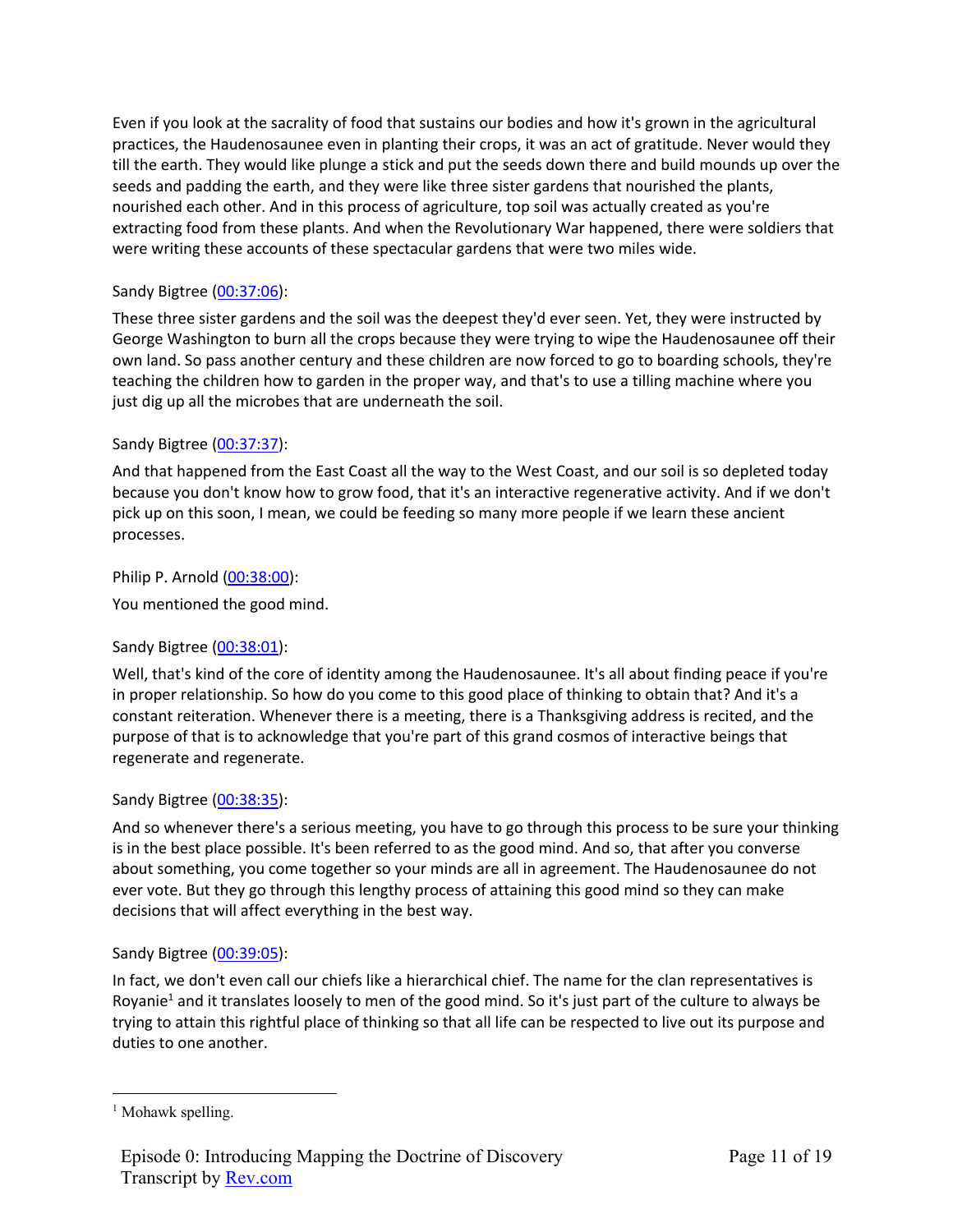### Philip P. Arnold (00:39:36):

So, for example, Sandy was just giving you example of leadership among the Haudenosaunee has to do with being a leader that is always attentive to the subtle messages of creation and regeneration, and being thankful constantly, and being at the service of one's people where elected leaders in the US system, for example, tend to focus on what they can get from their appointments. What will personally serve them? What kinds of money can they make out of being a leader in the US system? It's almost completely different kind of criteria for leadership.

### Sandy Bigtree (00:40:25):

Right, or bartering who can win the contest of bartering the best.

Philip P. Arnold (00:40:29):

Right.

### Jordan Brady Loewen (00:40:32):

Do you need help catching up on today's topic or do you want to learn more about the resources mentioned? If so, please check our website at podcast.doctrineofdiscovery.org for more information. Now, back to the conversation.

### Sandy Bigtree (00:40:50):

I had mentioned earlier about all the gold that was excavated from West Africa. It was just channeled back to the Vatican, I mean, the Vatican stores this enormous wealth. And then with the discovery of the America's Columbus discovered the gold, soon after that, Cortez discovered silver. I mean, it was all just shipped over to Europe. So you've got the monarchs and the church sitting on all this wealth and they're the spiritual center.

# Sandy Bigtree (00:41:27):

So anyone looking to the church, they're building these incredible churches, the Renaissance, all the art, the music that just poured out of that. That's where the followers could go to church and experience the wealth and the gold and the beauty.

#### Sandy Bigtree (00:41:45):

I mean, our sons have gone to these mining towns in Pennsylvania to coach, and Clay is in a really old little town. And all the houses are just along the strip, like three feet back from the curb of the road. There's no space for a garden. These homes are so depressing. And they're within inches from one another. And you see this whole city where people live this way. But on nearly every other corner, there is this magnificent church of all denominations. And you know these people are devout Christians, and they're attending these beautiful glorious churches. And then, they return to the poverty of their home. And there's barely a place to even grow a blade of grass, let alone have a garden.

#### Sandy Bigtree (00:42:34):

And what conditions people to think this is okay, that this existence is okay. And they're going to find salvation in their God, as long as they go to this gorgeous, beautiful church, and then those that can live in the next stratosphere and earn money, well, they're going to want to be attaining the wealth that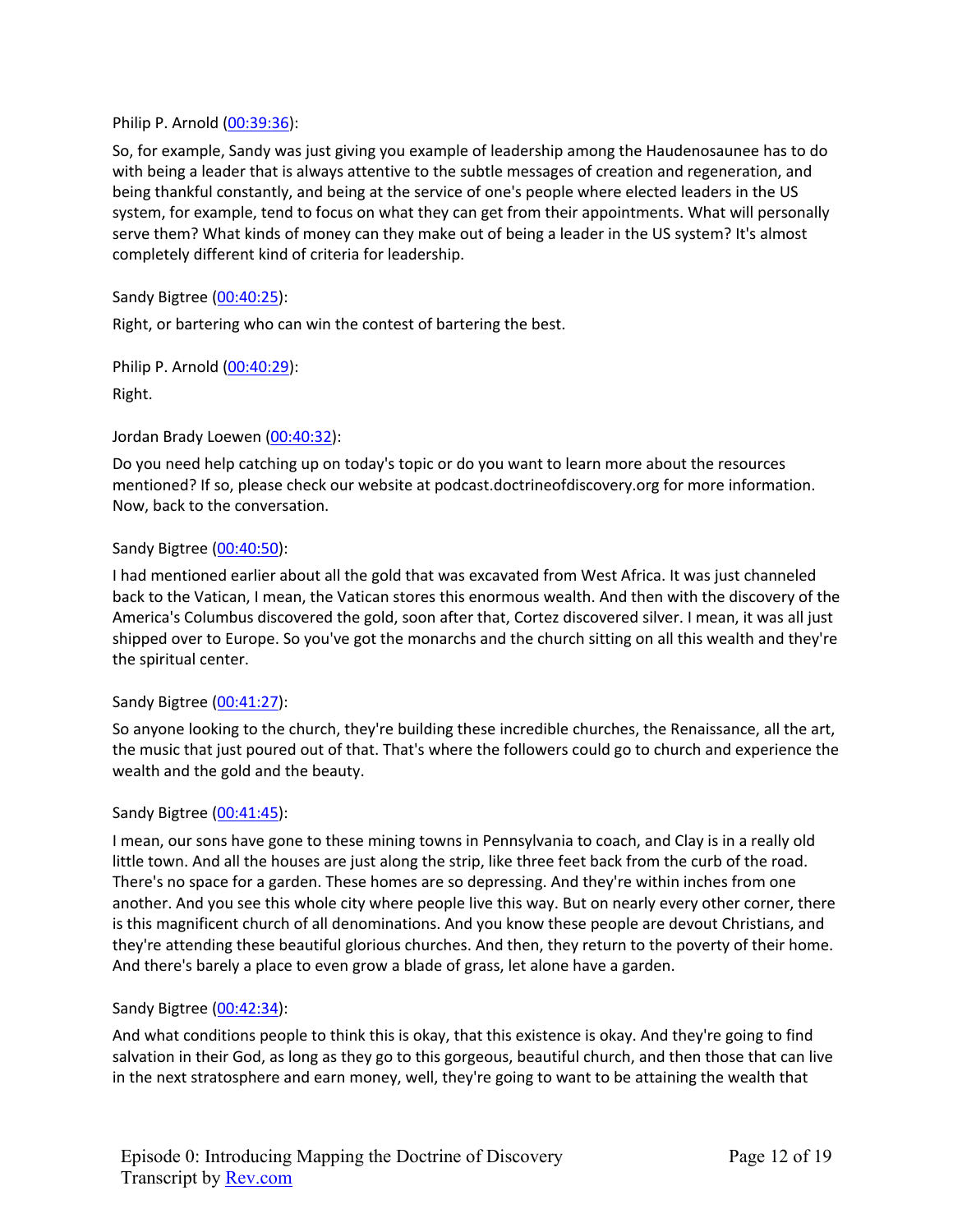they see in these churches. They feel entitled this belongs to them. It's their theology of riches and goodness and lots of stuff and gold and shiny things and art.

Sandy Bigtree (00:43:10):

It started with the construct of the Vatican and then all the other churches that followed because these were the sacred centers that all Christians were to go there and see this every week, all the wealth. And it should be available to them because they're all aspiring to their riches in heaven. If some people are able to attain those riches here on earth, why shouldn't they?

Philip P. Arnold (00:43:34):

Yeah. I think you have the relationship between personal salvation and consumerism. Consumerism is a kind of 19th century phenomenon. But the personal salvation can be seen in the notion of the consumer, that whoever can attain the most personal wealth is understood to be saved.

Sandy Bigtree (00:43:58): Yeah, or more spiritual.

Philip P. Arnold (00:43:59): Or more powerful or more spiritual somehow.

Sandy Bigtree (00:44:02):

I mean, look at Christmas, everybody's just shopping and shopping. And that's the biggest consumers day of the year.

Philip P. Arnold (00:44:11):

Yeah. And without Christmas, there would be no economy in a way.

Sandy Bigtree (00:44:15): Right. And then weddings. And then it's just-

Philip P. Arnold (00:44:19):

So how this theology of conquest, as we're talking about it, gets wedded to economy, gets wedded to consumerism is what's at stake for a more viable future. You can't just use up the world. It's not an unlimited resource. Contrast that with the Haudenosaunee or Indigenous value system. Some people call it sustainability. But it's really not that. It's really about regeneration of leaving. People did not just maintain or sustain their environment. They grew their environment. They made it better.

# Philip P. Arnold (00:45:01):

They made their Indigenous people all over the world. Now, studies in that Brazilian tribes in the Amazon rainforest actually built tons and tons of topsoil through their agricultural activity. Now, rather than mining, rather than extraction, you have a value of regeneration, of growing, of flourishing, you could say. And that's what Indigenous peoples are really focused on, and the Haudenosaunee too.

Sandy Bigtree (00:45:36):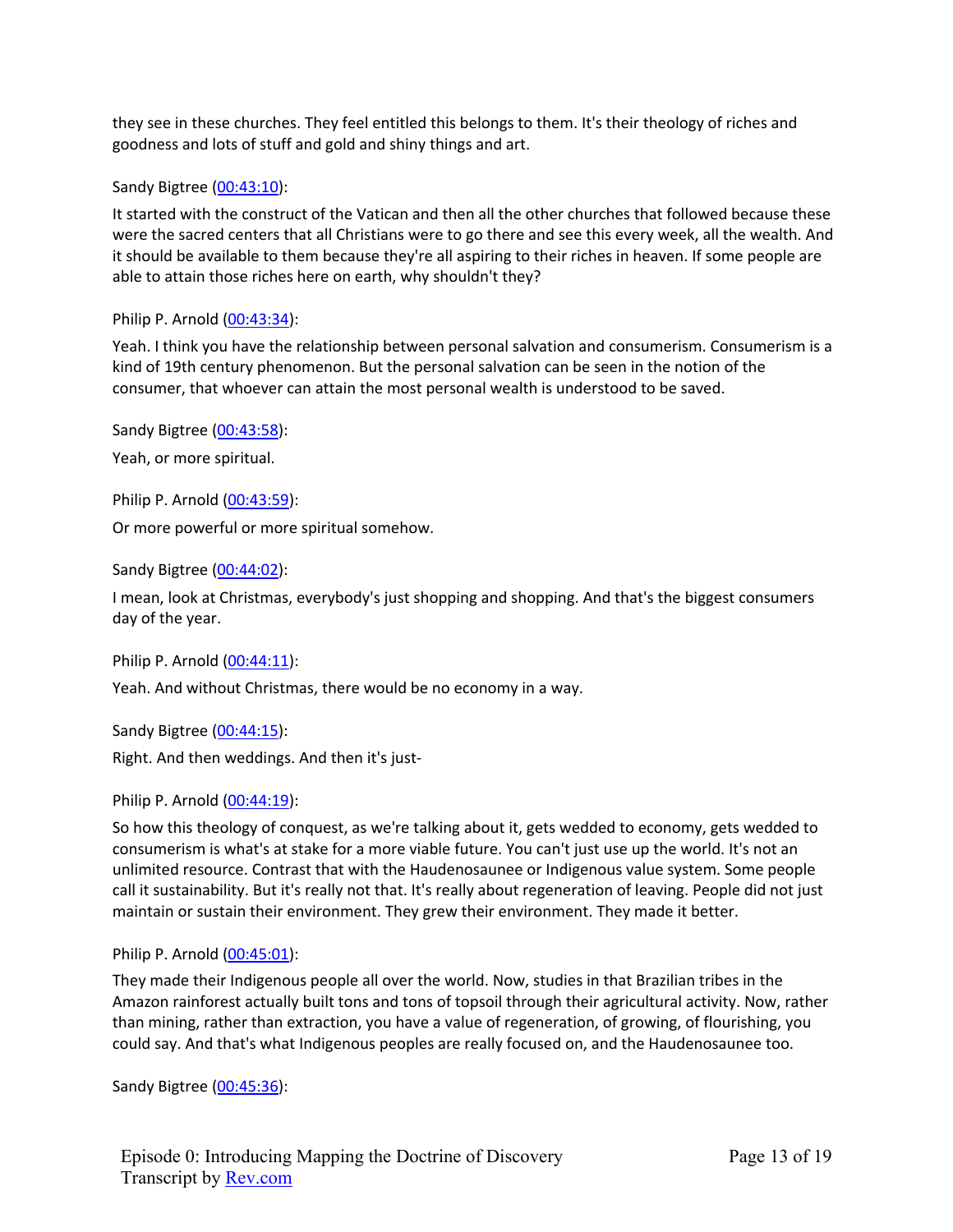And there's acknowledgement at the spirit of the plant. And you go, and when you forage, you never take all that you can carry away. You never take the first plant you see. You are always leaving it for someone else and for the plant itself. And you pay respect, and you just take what you need, burn sweet grass or whatever to give your gratitudes to these plants. But it's always being mindful that it's there for everybody. And that's what perpetuates and cues into this notion of regeneration, because it's regeneration of the whole, of the earth.

# Philip P. Arnold (00:46:15):

You could think about the Indigenous framing of a gift economy. So you are given a gift of life, and then you reciprocate with a gift that preserves that life or grows that life. In a monetary economy, there's only a one dimension. And that is all things flow towards the self, towards the human being. And the being upon which human beings rely does not matter.

# Philip P. Arnold (00:46:45):

So you have gift economy and profit economy. And they operate in different directions. But what helps clarify that, of course, is religion and this notion of how these different systems are tied up with understandings of the divine or the sacred.

# Philip P. Arnold (00:47:09):

Something very important that people listeners have to appreciate is that given all of this trauma for Indigenous people, all this trauma over centuries, the Haudenosaunee have still stuck to the great law peace and still practiced that today. So through conquest, through initial conquest or attempted conquest by the Jesuits, the attempted destruction of them by George Washington or the revolutionary war or New York State, or them being reduced onto small reservation territories or the boarding school system or whatever else we might be talking about, through all of that, the Haudenosaunee and particularly the Onondaga Nation where we're located have maintained their traditions, their great law peace, the longhouse process that was given to them as part of their original instructions, thousands of years ago.

# Philip P. Arnold (00:48:13):

And today, the Onondaga Nation is one of only three federally recognized Native American nations that are still governing themselves by their pre-American system of governance. They are not governed by the Bureau of Indian Affairs, as most native nations are.

# Philip P. Arnold (00:48:32):

They have stuck to this idea that they are sovereign. They are independent of the United States, of any state. And so, they have been active in the United Nations. So we are free. In other words, the Onondaga Nation has enabled us to be free to really look and look at this topic of the Doctrine of Discovery squarely in the face. We can really have a very frank conversation about all the difficulties of the Doctrine of Discovery because they're not encumbered by some Christian Church that they might belong to as for example, some of the Mohawk communities are, or they're not encumbered by evangelical Protestantism as for example, the Sami are Scandinavia.

# Philip P. Arnold (00:49:33):

The Onondaga Nation are very traditional. They've managed to keep to these values in such a way that makes this kind of project in this place a much more viable option for doing this work.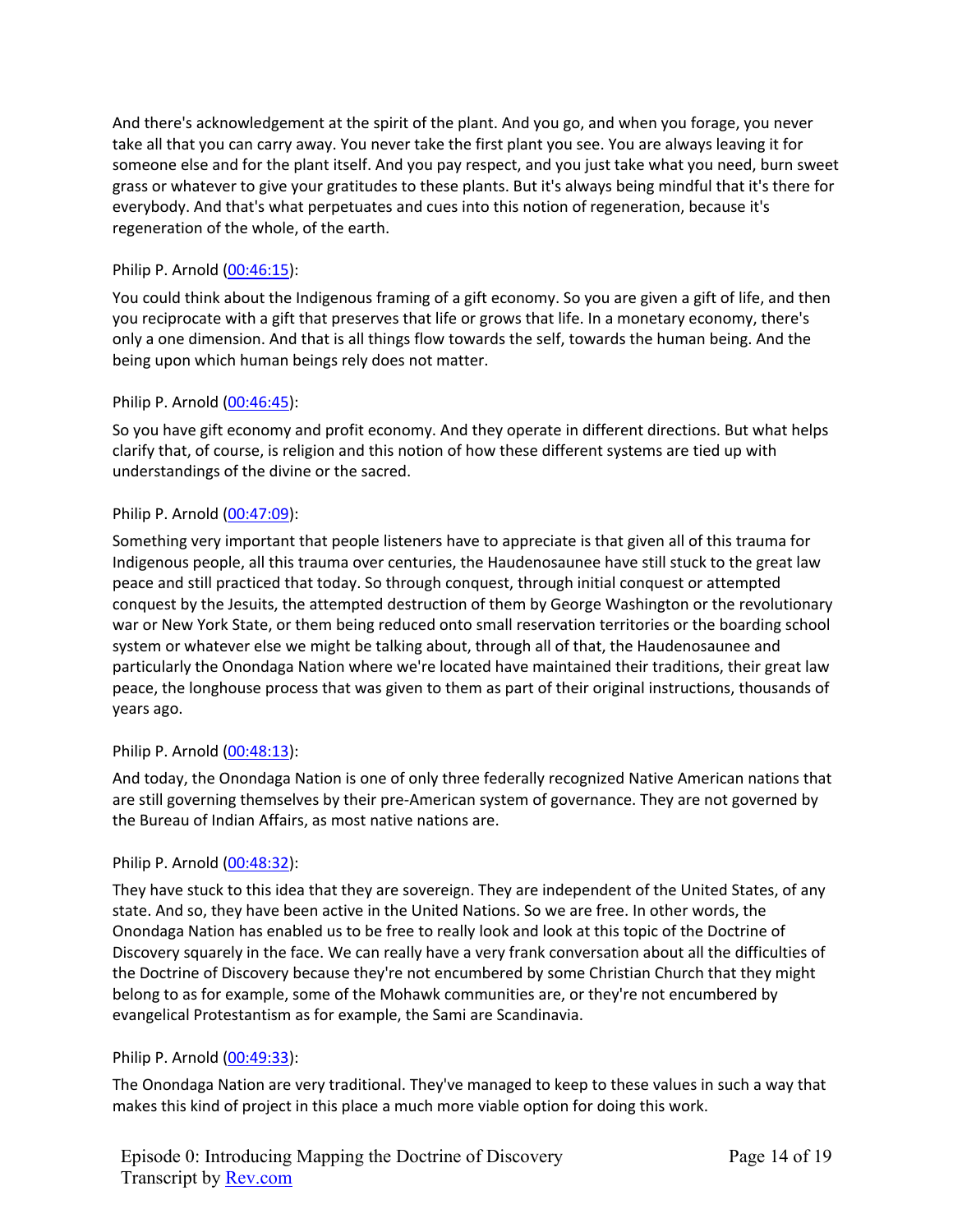Sandy Bigtree (00:49:48):

Vine Deloria had once set over dinner that Onondaga maintains the clearest trail back to the precolonial state of Indigenous nations in this country.

Philip P. Arnold (00:50:05):

And that's because they signed treaties with George Washington in 1794.

Sandy Bigtree (00:50:09): Right, and they've upheld their treaty.

Philip P. Arnold (00:50:10):

Yeah. So, they maintain that they are a sovereign entity. They travel on their own passports around the world.

Sandy Bigtree (00:50:19):

And they never collect any-

Philip P. Arnold (00:50:22):

They refused to accept any money from the federal government. They only accept what has been guaranteed them by treaty. So that's an important point for what has enabled us to do this work here in Syracuse. Theology of conquest is one in which there is tenuous relationship to the sacred. There is a yearning, a desire for the sacred.

Philip P. Arnold (00:50:52):

Essentially all through European history, European Christian history, we'll say, even before there was a Europe, Christians have been out of place. They haven't been associated with their sacred places. And this is true today.

#### Philip P. Arnold (00:51:10):

So being out of place or distant, and when the site of the hierophany, the manifestation of the sacred is remote in a foreign country somewhere else, that means you're surrounded essentially by a profane world, a world that is in a fallen state. And the prestige, what some historians of religion like Davíd Carrasco call the prestige of the sacred, prestige of the ceremonial center is that one always wants to go back to that sacred place.

#### Philip P. Arnold (00:51:53):

Now, Indigenous peoples are always in their place, or they're more adjacent to their sacred places. In the history of Christianity, Muslims, in particular, occupy the sacred place. And Christians and European kingdoms, the Vatican and other places, they're not in their sacred place, in the ultimate sacred place. So how do you get back?

#### Philip P. Arnold (00:52:26):

How do you get back to that place? This defines a theology of conquest in a sense to get back to their sacred place, to Jerusalem, to have that place completely and totally required the creation of the empire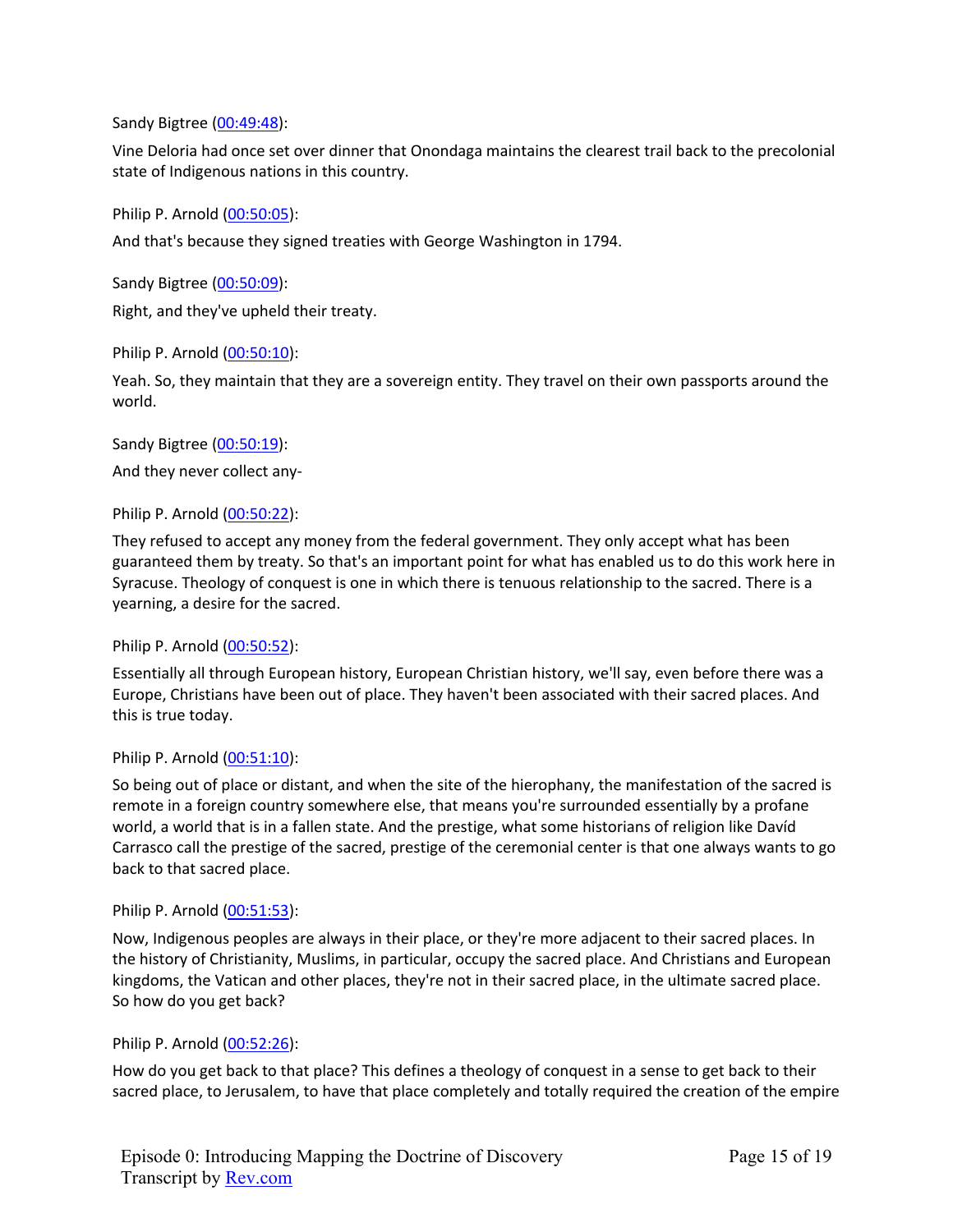of Christ and all the goods and stuff of the world to create that kingdom, to re-attain that sacred place. I'm talking about this theology as a theology of place. So you conquer the rest of the world to attain your sacred place.

Philip P. Arnold (00:53:04):

The other thing is that there has to be in this theology, there is this urgency, this drive of the millennium, the urgency of time. Time is of the essence because the return of God, of Christ, into the world who is not here is going to be happening at any moment. And one has to be prepared for that return.

# Philip P. Arnold (00:53:28):

So preparing the place at the appointed time is what's driving these impulses of a theology of conquest and domination and absolute control of the world. You can get the sense that this urgency is also part of our economic strategy of using up the stuff of the earth, hurrying towards something. And so, it's that kind of sense of place and of time, and this is expressed by Vine Deloria among others, that is folded into this theology of conquest. That's my guess.

# Sandy Bigtree (00:54:08):

And it's a place. It's a utopian place. It's all imagined. Utopia means no place.

Philip P. Arnold (00:54:11):

Right. No place or perfect place or heaven kind of-

Sandy Bigtree (00:54:16):

Doesn't exist.

Philip P. Arnold (00:54:17):

It's a place that exists in the mind in the imagination. How does one create that utopia by the utilization of all the stuff of the earth into the creation of this perfection that is part of this millennialism that we've been discussing?

Philip P. Arnold (00:54:36):

So what we're describing here is a kind of grand theory, universal theory, or theology of oppression, world domination that's connected to missionization, conquest, and colonialism. And this is one of the things I want to emphasize that we both want to emphasize that this is as much a concern of people in religion, as it is with people in law or in government or in environmental studies or in Indigenous studies.

# Philip P. Arnold (00:55:08):

To get at the real root causes, we've been looking at religion as a root cause of world domination. So this dream of Christendom, this dream of a united Christian empire eliminates diversity of Indigenous ceremonies, traditions, languages, spiritual insights. It also morphs into other forms of world domination, destructive capitalism, for example, the movement of multinational corporations into Indigenous territories for the last bits of stuff needed for consumerism, world war, endless war and, probably most urgent of all, climate change. This is something that then becomes a way of interpreting what's going on in terms of climate.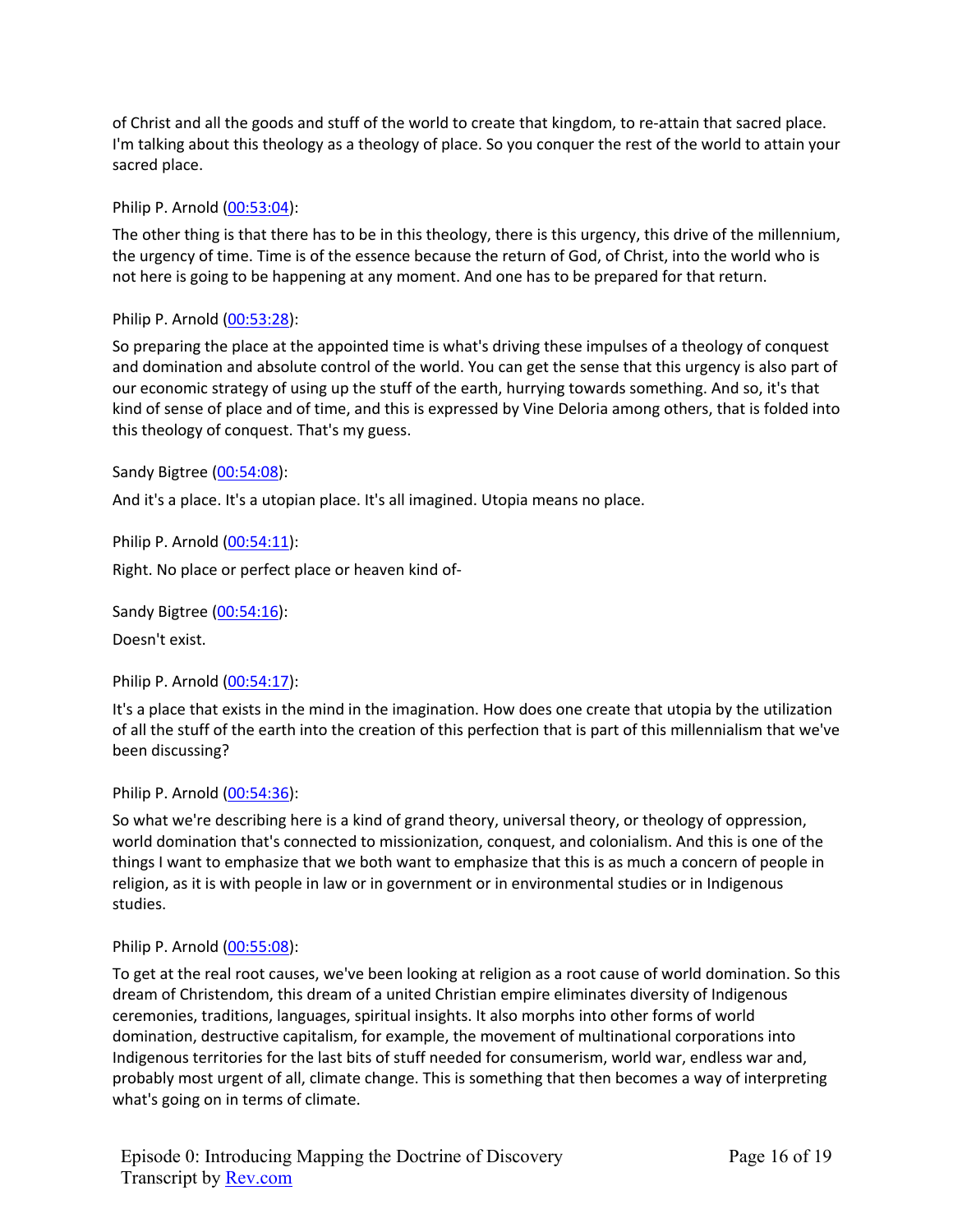# Philip P. Arnold (00:56:01):

To turn here a little bit. So since 2009, the Doctrine of Discovery, and the repudiation of the Doctrine of Christian Discovery, have been taking place among a number, a great number of Christian organizations, religious organizations, but particularly want to emphasize here Christian organizations because they have really been at the forefront, a certain number of activists, Christian activists within their own denominations have been taking on this issue as one that they should be concerned about for a variety of reasons.

### Philip P. Arnold (00:56:39):

But nevertheless, there are people that have been interested in promoting an awareness within their own denominations about this cancer within Christianity. And I think it's to those people that we really have... One of those constituencies is these people that are trying to convince others in their denominations. Let me list a few.

### Philip P. Arnold (00:57:04):

So beginning in 2009, the US Episcopalians were the first to denounce the Doctrine of Christian Discovery. And this is a rather smallish denomination. But they were really very much concerned with England's, particularly the Monarch of Henry VII and his imposition, his discovery motivations around 1496, that becomes the first kind of foray into this.

### Philip P. Arnold (00:57:34):

Then next, the Anglican Church of Canada, of course, also connected with the British empire. Various Catholic groups have a repudiated the Doctrine of Discovery. Although the Vatican itself has not, this is something that we can work on. Disciples of Christ, Friends, Presbyterians, United Church of Christ, United Church of Canada, Methodists, Unitarian Universalists, the Mennonites, and also the World Council of Churches representing something like over 300 different denominations has denounced the Doctrine of Christian Discovery. So this is really something to build on. This is something that is encouraging in the end.

# Sandy Bigtree (00:58:20):

Well, it shows that people are paying attention and they're horrified, frankly, from this history. And we're holding these conferences to try to present new ways of thinking about religion, our responsibilities as human beings, how we can reconnect to the regenerative power of the earth and spirit material, spirituality of the earth. Repudiation is just a start. But it shows interest and maybe it's out the opening of a door so we can work together and try to unpack what has created so much destruction, pain, and devastation on this planet.

#### Philip P. Arnold (00:59:06):

And the Indigenous people are sort of the canaries in the coal mine if you like. I mentioned that I became the founding director of the Skä•noñh Great Law of Peace Center. Well, we repurposed that Jesuit-fortified mission that Jesuit Fort, which reopened in November 2015, and we did that with a collaboration between various colleges and universities in this area and the Onondaga Nation.

Sandy Bigtree (00:59:29):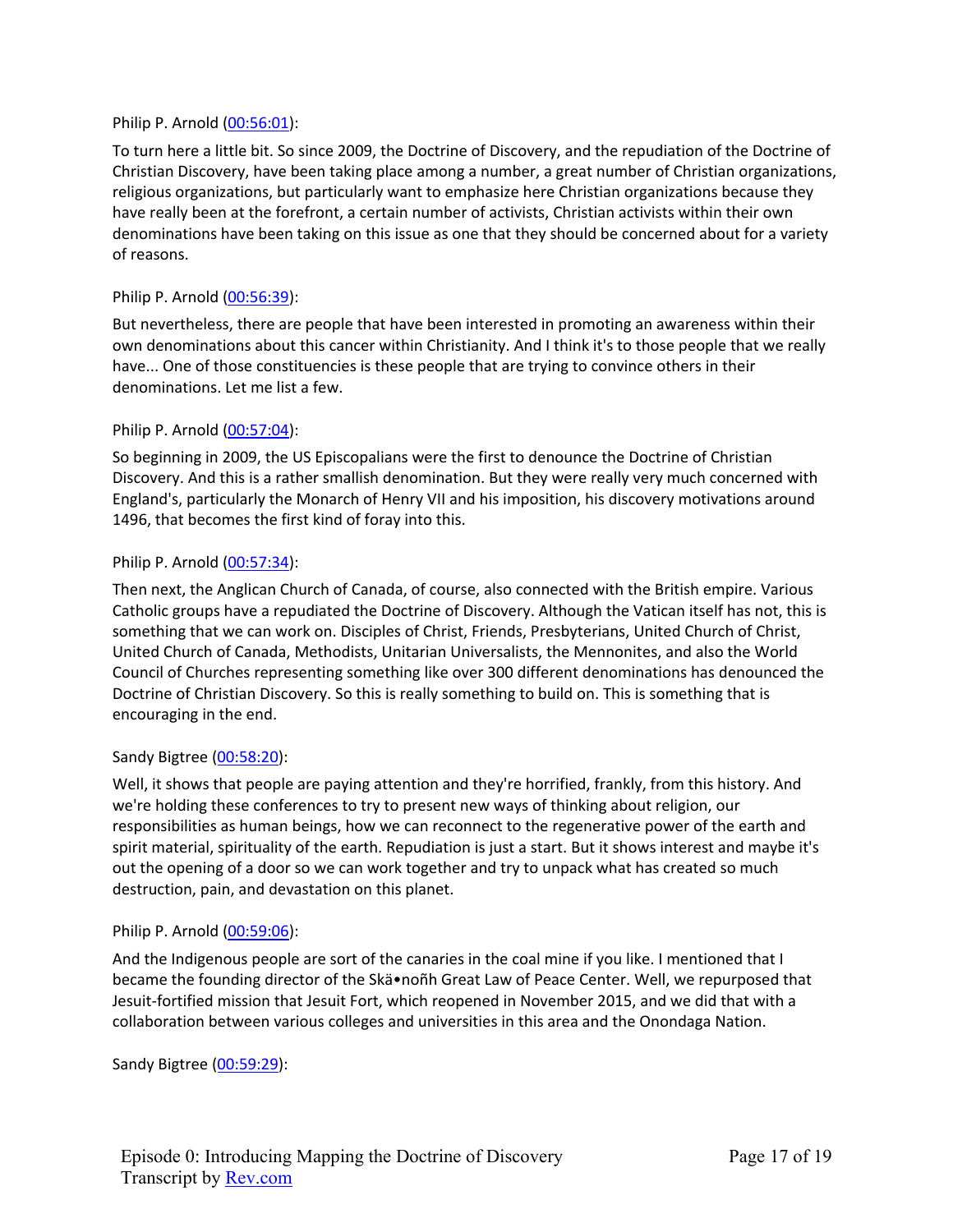Phil pulled together several academics who are committed to these deep discussions that may present a step forward for all of us. But we need this interaction to unpack the horror that's been forced on all of us.

# Philip P. Arnold (00:59:45):

And what we do there at the Skä•noñh Center is first introduce... We take a values approach and the need for a different set of values for us to have a future. So we talk about the Haudenosaunee, and the Haudenosaunee whose colonized name is really Iroquois.

# Sandy Bigtree (01:00:02):

Right. Again, the Jesuits named us the Iroquois. They also renamed each of us individually and tried to give us Christian names to replace our clan names. But, yeah, it pretty much unpacks a lot of what this country is dealing with and even on the larger stage of global issues where this founding great law of peace happened was at Onondaga Lake. It's a sacred lake to the Haudenosaunee people. But it was industrialized for its salt by the colonists. And it remains the second most chemically polluted lake in the world today.

# Sandy Bigtree (01:00:37):

And we think that this story needs to be told because it really has a lot out of power. It's kind of a vortex of where the colonists met the Indigenous peoples of this continent, the same Indigenous peoples that met with founding fathers to establish the American democracy that has become a global influence. And with that said, of course, there was so much left out of that-

Philip P. Arnold (01:01:04): Exactly.

# Sandy Bigtree (01:01:05):

... government, because women were excluded. The environment was excluded. But we need to start unpacking this now if we're going to have a future together.

# Philip P. Arnold (01:01:14):

What we're saying is that the story needs to change. So what we've dedicated ourselves to it, the Skä•noñh Center is telling another story of Western democracy, the women's movement, other things that have been influenced by the Haudenosaunee in American culture and world really global culture.

# Philip P. Arnold (01:01:34):

The stories of Columbus's white supremacy manifest destiny just will not sustain us into the future. And that's the reason why we've developed this podcast on the Doctrine of Discovery. So as to foreground, Indigenous experiences and wisdom, that will help us to have a more viable future.

# Sandy Bigtree (01:01:57):

And to together identify the problem which arrived with Columbus through the Doctrines of Christian Discovery. We really need to unpack all of this and just look at what was created. We want to thank you all for listening. And this has helped fulfill a dream of mine. When I was in my 20s, I was approached by